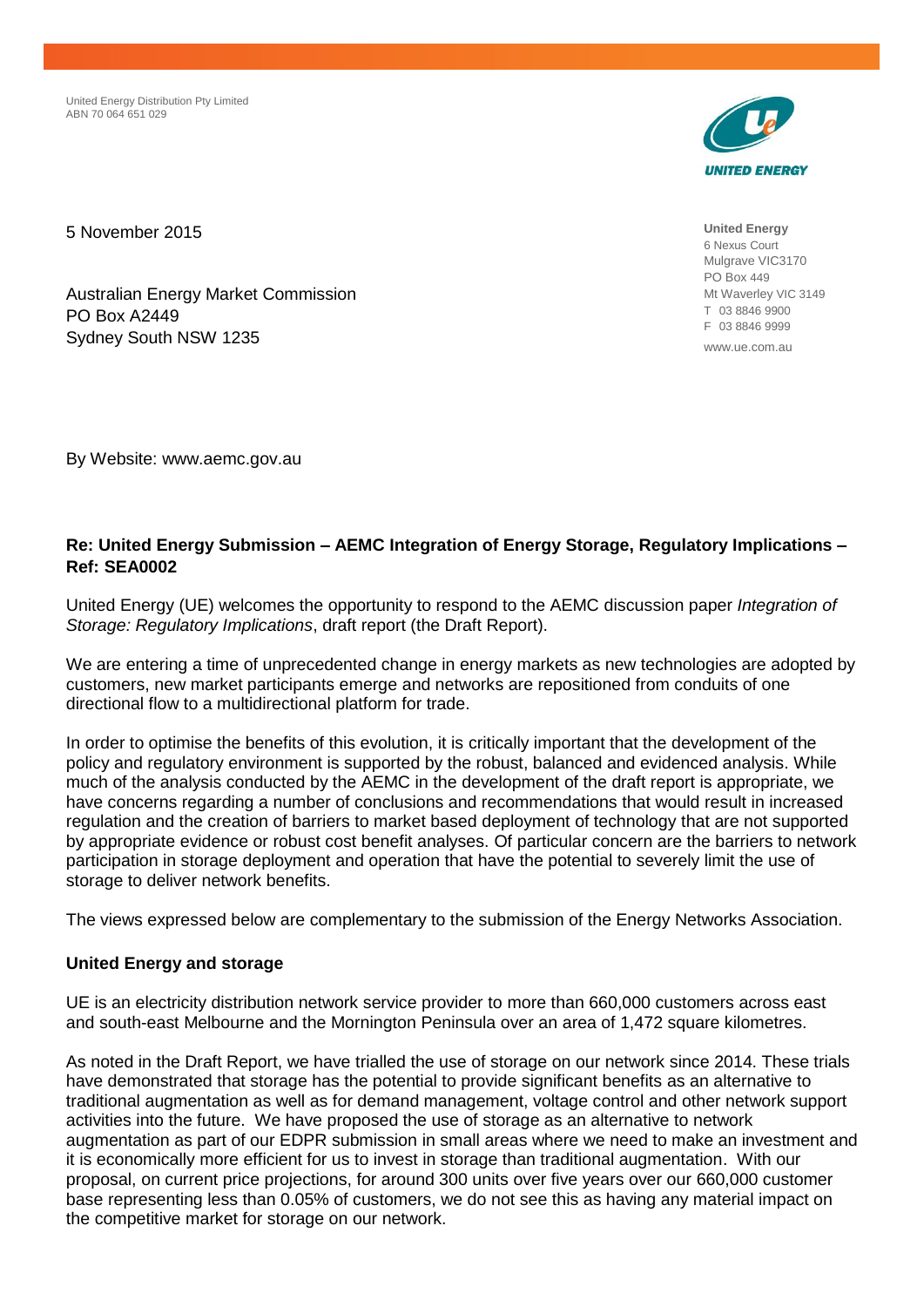

## **Tariff reform provides incentives for storage deployment across the network**

Over the coming years we expect to see continuing growth in the number of customers investing in storage that is connected to the network. This investment may be made via a number of different commercial frameworks that could include direct investment, power purchase agreements, lease agreements and new models that are likely to evolve over time.

There is already evidence that many service providers are attempting to compete in this market. We expect that the dominant model will be for storage on our network to be owned and or operated by customers or their agents.

Network tariff reform including the proposed introduction of demand tariffs, provides customers with clear signals of the costs of using the network at different times and incentives to reduce peak demand based on the long-run marginal cost of investment in capacity across the network.

Demand tariffs are designed to benefit customers in two ways. In the short-term, they will deliver financial benefits through lower network charges to customers able to shift individual demand away from network peaks, including by investing in storage. In the long-term, demand tariffs will reduce the overall costs of network supply for all customers by reducing the requirement to invest in new capacity that is very rarely required.

## **Storage must be classified as Standard Control Service to deliver network services**

In future networks may seek to contract with customers in specific locations where additional services or network support is required for the provision of services from their owned storage devices. There should be no compulsion on either side to enter into an arrangement. Customers can choose to sell services to the network if the benefit exceeds their costs and equally the network can choose to purchase if the costs and value of the service provided (including level of control) is less than the alternatives.

For the network to be able to contract for these services the regulatory framework must allow the treatment of cost for the procurement of storage or the services from storage to be treated as standard control.

## **Sharing benefits reduces costs for all customers**

Where a customer contracts with the network for the provision of services from a battery that they own or where the network owns the battery the benefits are shared between network and the customer. This reduces the cost of investment in the network assets or network support and reduces the cost of investing in storage for the customer. This sharing of benefits is a win-win for both participants.

The shared asset guidelines provide an appropriate framework for allocating costs and benefits under this scenario.

#### **Network control of storage can deliver real customer and network benefits**

Network control of storage does not preclude the use of storage delivering significant benefits to individual customers. In our trial, the units have been configured to operate in the customers' interest by maximising the self-consumption from solar panels as the default mode of operation. Under a predefined set of criteria and conditions the battery can be operated by the network to ensure capacity to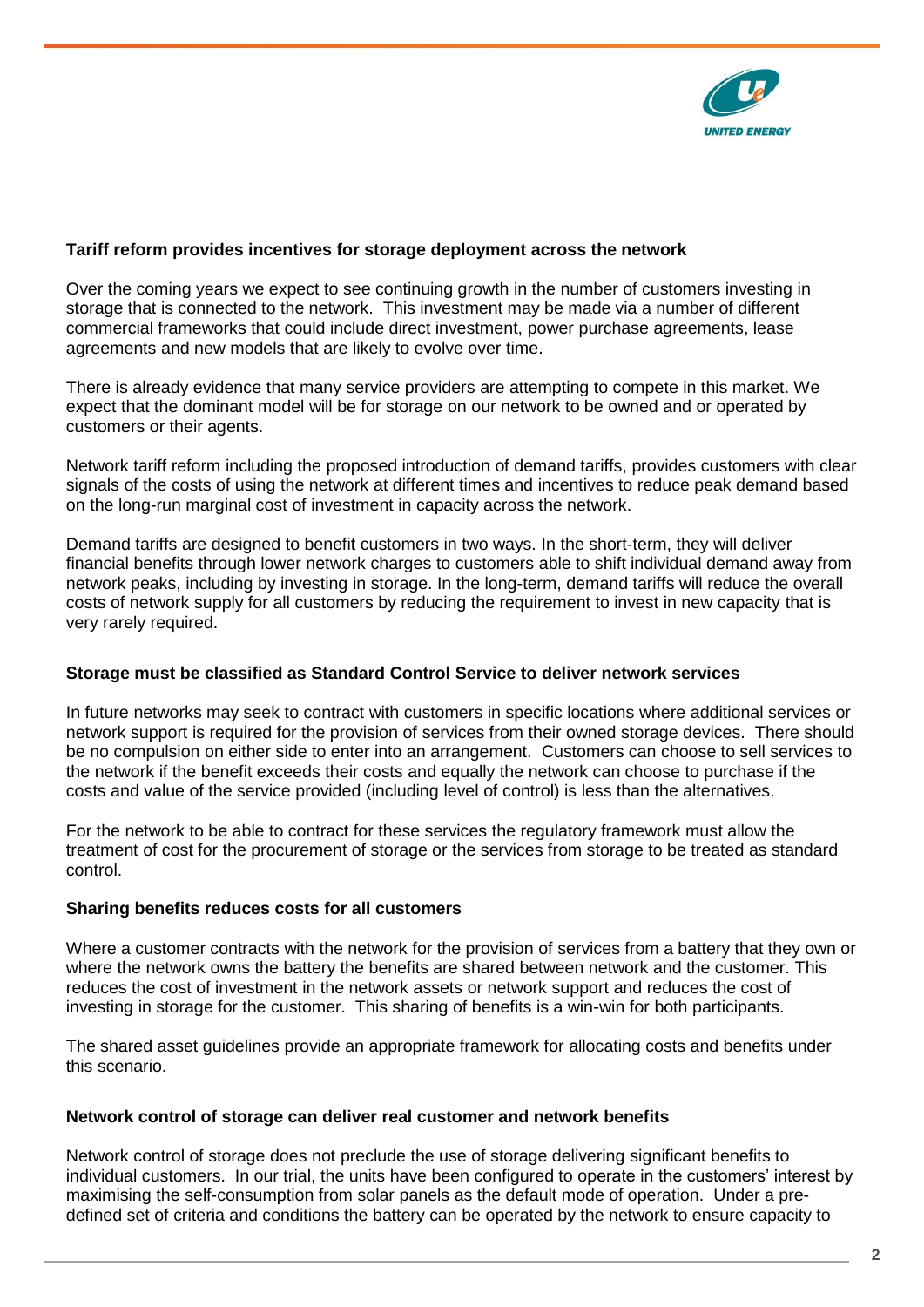

deal with a number of network issues. Participants in our trial have entered into retail agreements that remove the risk of customers being disadvantaged by the network operation of the battery. There are many commercial models that could be developed between networks and customers to ensure that the customers are appropriately compensated through their contractual agreements for the times when the network uses the storage for its purposes.

We do not believe that the AEMC recommendation to prohibit the control of storage by networks is appropriate or justified. This has the potential limit the ability of networks to employ storage as an alternative to traditional network investment.

## **Barriers to the use of behind-the-meter and competitive assets to provide network services are unjustified**

The Draft Report recommends that Networks should be prohibited from investing in storage behind the meter on the basis that this is a competitive market. We do not agree that networks should by default be prohibited from investing in any assets that can be provided competitively. This represents a substantial change from historic practice where networks have used load control on hot water and other assets behind the meter to support network operation in return for a reduced charge to the customer. The operation of these load control assets and services could be classified as competitive as the services could be provided competitively by other market participants such as retailers or other services providers to help customer reduce overall energy consumption or achieve other objectives. A simple prohibition on the use of competitive assets to provide network service is therefore not justified and would have significant implication for customers.

We would encourage the AEMC to reconsider this recommendation.

## **Barriers to network participation in storage deployment are unjustified**

As the costs of storage reduce over time there are likely to be small pockets on the network where the use of storage by networks for short periods of time could provide network benefits and be a lower cost solution than the use of traditional network augmentation or control solutions. The AEMC has noted in the draft report that:

*"…, as the usage of energy storage becomes more commonplace, the AER may consider storage at the network and behind-the-meter level when evaluating network businesses' expenditure forecasts. The AER could challenge a network businesses' proposed expenditure if it was simply continuing to prose traditional investment programmes without consideration of the alternatives."*

In these cases it may make sense for a network to contract with a customer for the provision of a battery behind the meter. The network may own the battery with a contribution from the customer for the benefit that the customer receives through the use of the battery when it is not required for network support.

The AEMC has recommended that networks be prohibited from this prudent and market based investment without any appropriate justification or assessment of the cost and benefits of different regulatory approaches. We also note that this is also in conflict with the recent COAG energy council stress testing of regulatory frameworks work that identified risks associated with networks not having appropriate incentives or confidence to participate in the use of new technologies.

### **Ring fencing obligations should be balanced, proportional and supported by robust cost benefit analysis**

The AEMC has proposed the introduction of stringent ring fencing requirements as part of the draft